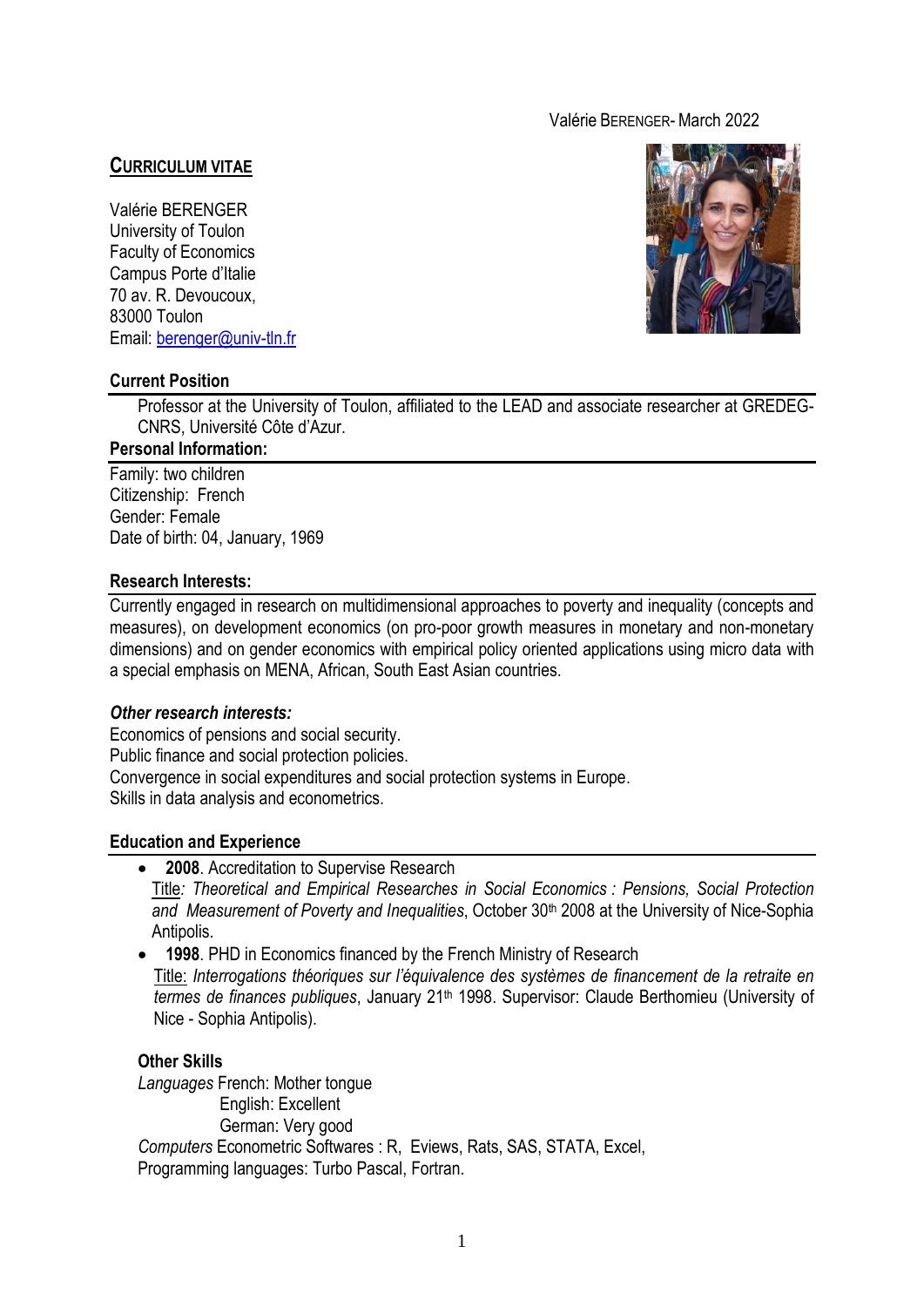## **Previous employment**

- **2008-2015**. Associate Professor**,** University of Nice-Sophia Antipolis affiliated to CEMAFI and then to GREDEG-CNRS (2012-2015)
- **1998-2008.** Assistant Professor, University of Nice-Sophia Antipolis affiliated to CEMAFI
- **1998-1996.** Teaching assistant, ATER, University of Nice-Sophia Antipolis
- **1993-1995**. Teaching assistant, Moniteur, University of Nice-Sophia Antipolis

## **Teaching and Administrative responsibilities**

## **Teaching**

# *Current:*

**From 2015**. Introduction to Economics (Undergraduate), Microeconomics (Undergraduate), Econometrics (MS), Economics of Development (MS), Poverty, Inequality and Development (MS), Poverty and Inclusive Growth (MS), Social Protection and Employment Policies (MS) (Nice), Dynamics of social transfers (MS) (Nice).

## *Past Courses:*

**1998-2015.** Macroeconomics (Undergraduate), Econometrics (Undergraduate & Master), Social Protection (Master), Pensions and insurance (MS), Multidimensional measurement of inequality and poverty (MS). Dynamics of social transfers (MS)

**2008-** Supervision of PhD students: 5 and supervision of masters students dissertations: 40 Participation in PHD's committees: 12

**2018-** Coordination of ILS Program in partnership with DHBW Mannheim and CUD Dubai: 3-8 March 2019, 1rst Seminar in Dubai; Organization with G. Oliveira of 2nd Seminar in Toulon 26-30 November 2019, 3rd Seminar in Mannheim 2-6 December 2019.

**1998-2012**: Participation in several Tempus-Tacis education programs of the European Union (Russia, Ukraine, Serbia)

# **Administrative responsibilities:**

**2020-:** Educational coordinator of 2ndyear-Master program "Commerce International, Equitable et Développement", University of Toulon.

**2019-2020**. Educational coordinator of Master 1 Economie et Gouvernance des Risques, University of Toulon.

**2018-** Coordinator of an International Training Program in International Logistics in partnership with DHBW in Mannheim and Canadian University of Dubai.

**2015-2021** Head of International Relations at the Faculty of Economics and Management University of Toulon.

**2015-2017.** Vice-Dean of the faculty of Economics of Toulon in charge of International Relations.

**2016-2019.** Member of the Scientific Commission of the University of Toulon (CORE)

**2012-13 :** Co-head Master 1 « Economie de la Mondialisation ». ISEM-University of Nice-Sophia-Antipolis

**2004-2012 :** Head of Master 2-pro MFI « Financement des risques sociaux et répartition » ISEM-University of Nice-Sophia-Antipolis.

**2001-2004.** Member of the Scientific Committee of the University of Nice-Sophia-Antipolis.

**2000-2002 :** Responsable de la coordination de la 1ère année du DEUG M.A.S.S. UFR Sciences. UNSA

**2010-13**. Member of the Executive Board of ISEM, University of Nice-Sophia Antipolis.

**2002-09.** Member of the Executive Board of the Faculty of Economics, Law and Management, University of Nice-Sophia Antipolis.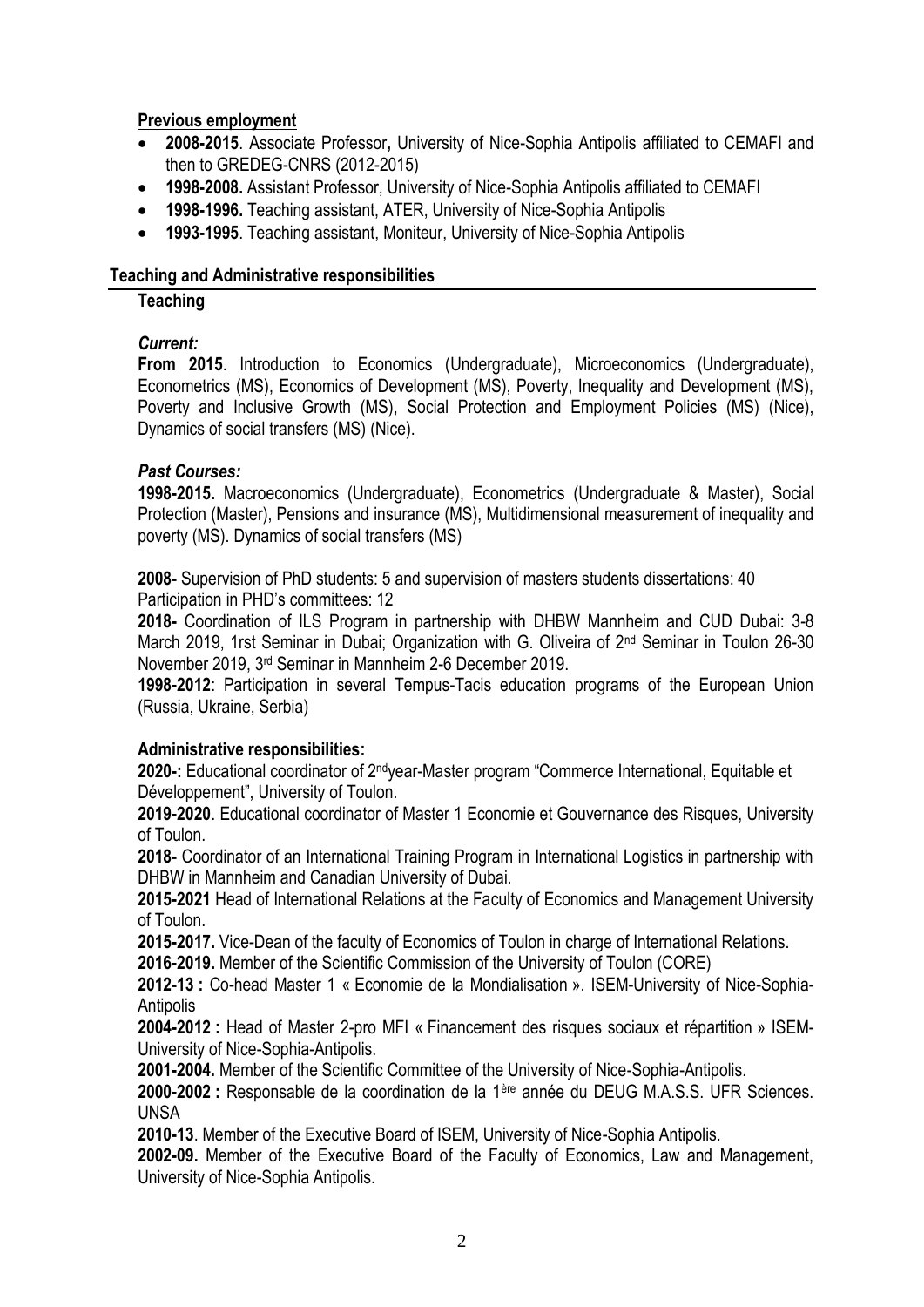**2002-09.** Member of the committee for the selection of assistant professors and teaching assistants, member of the ISEM's administration committee.

### **Research and publications**

### **a) Publications in peer-reviewed journals**

- 1. BERENGER V. & VEREZ J-C (2021) " Les politiques publiques peuvent-elles lutter contre la sous-nutrition des enfants ? Application au Sénégal", *Mondes en Développement, vol. 195 (3).* DOI : 10.3917/med.195.0029
- 2. BERENGER V. & Silber J. (2021) "On the measurement of Happiness and of its Inequality", submitted to Journal of Happiness Studies, https://doi.org/10.1007/s10902- 021-00429-7*.*
- 3. BERENGER V. & VEREZ J-C (2019) "Pauvreté multidimensionnelle et accès à la santé maternelle au Maroc", *Mondes en Développement*, vol.187(3), 51-70. (CNRS 4)
- 4. BERENGER V. & VEREZ J-C (2019) "Les déterminants individuels et contextuels de la sous-nutrition des enfants d'âge préscolaire au Sénégal", *Journal de Gestion et d'Economie de la Santé*, vol.37 (3), 237-258. (CNRS 4)
- 5. BERENGER V. & VEREZ J-C (2019) "L'émergence : un processus évolutif et proteiforme", *Mondes en Développement*, vol.47 (186), 35-60. (CNRS 4)
- 6. BERENGER V. (2019) "The Counting Approach to Multidimensional Poverty. The case of Four African Countries", South African Journal of Economics, vol.87(2), 200-227. doi: 10.1111/saje.12217.
- 7. BERENGER V., DEUTSCH J., SILBER J. & SOLOAGA I. (2018) "An Ordinal Approach to the Measurement of Inequality in Asset Ownership: Methodology and Application to Mexican Data, *Revue d'Economie Politique*, 128(5), 969-1012. (CNRS 2)
- 8. BERENGER V. (2017) "Using Ordinal Variables to Measure Multidimensional Poverty in Egypt and Jordan, *Journal of Economic Inequality*, 15(2),143-173: DOI 10.1007/s10888- 017-9349-7. (CNRS, 3).
- 9. BERENGER V. & VEREZ J-C (2016) "Enjeux et défis des politiques publiques en matière de croissance inclusive: l'exemple de la réforme de la santé au Maroc", *Région et Développement*, 44, 11-26. (CNRS, 4).
- 10. BERENGER V., DEUTSCH J. & SILBER J. (2016) "Deriving the Relative Importance of the Components of a Household's Standard of Living", *Sobre Mexico, Revista in Economia*, Vol. 2(1), 31-61.
- 11. BERENGER V. & VERDIER-CHOUCHANE A. (2016) "Child Labour and Schooling in South Sudan and Sudan: Is There a Gender Preference?", *African Development Review*, vol. 28(3), 177-90 (CNRS, 4).
- 12. BERENGER V. (2013), Impact de la croissance sur le niveau de vie et l'éducation en Egypte entre 2000 et 2008", *Région et Développement*, 37, 119-148. (CNRS, 4).
- 13. BERENGER V., DEUTSCH J. & SILBER J. (2013) "Durable Goods, Access to Services and the Derivation of an Asset Index: Comparing two methodologies and three countries", *Economic Modelling*, vol.35, 881-91. (AERES A; CNRS 2).
- 14. BERENGER V., JOSIFIDIS K., HALL J. & SUPIC N. (2013) "Eastern Migrations vs Western Welfare States – (Un)Biased Fears", *Panoeconomicus,* vol. 60(3).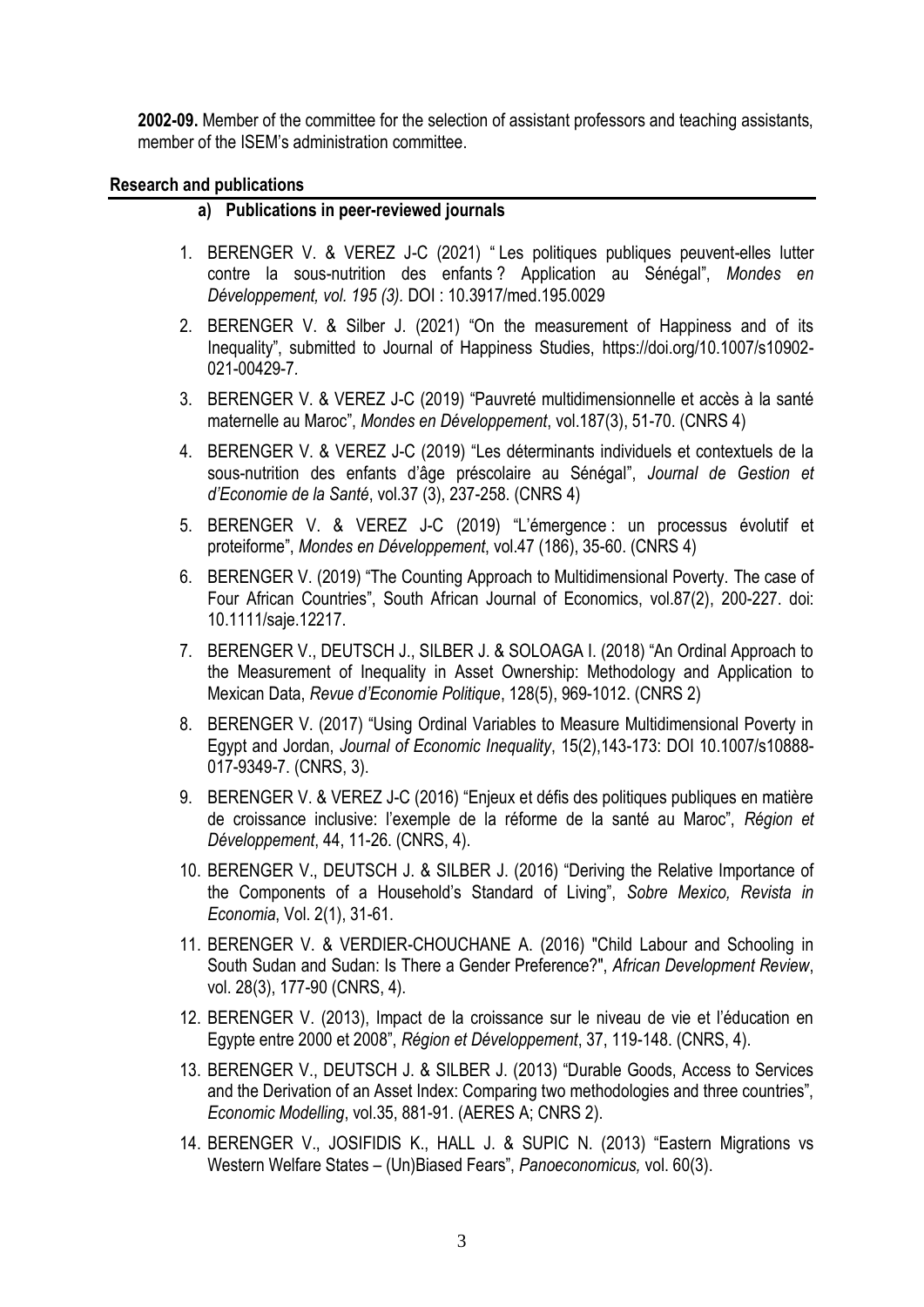- 15. BERENGER V. & BRESSON F. (2012) "On the 'Pro-Poorness' of Growth within Multidimensional Context", Review of Income and Wealth, vol. 58(3), 457-480 (AERES A; CNRS 2).
- 16. BERENGER V. & VERDIER-CHOUCHANE A. (2010) "From the Relative Women Disadvantage Index to Women's Quality-of-Life", *Journal of Human Development and Capabilities,* vol. 12 (2), 203-233.
- 17. BERENGER V. (2010) "Multidimensional Fuzzy Poverty and Pro-Poor Growth Measures in non-monetary Dimensions in Egypt between 1995 and 2005", *Middle East Development Journal*, June, vol.2 (1), 15-38.
- 18. ATTIA N. & BERENGER V. (2009), "European Integration and Social Convergence: A Qualitative Appraisal", *Panoeconomicus*, vol. 56 (1), 3-19.
- 19. BERENGER V., CALDERON C. & CELESTINI F. (2009), "Modelling the Distribution of Multidimensional Poverty: Evidence from Mexico", *Estudios Economicos* 47, vol. 24 (1), 3-34, January.
- 20. ATTIA N. & BERENGER V. (2007), "Social Protection Convergence in the European Union: Impact of Maastricht Treaty", *Panoeconomicus*, vol. 4, 469-487, March.
- 21. BERENGER Valérie (2007), "L'instauration d'un système à volets multiples pour les retraites en Fédération de Russie : modèle chilien ou suédois ? ", *Revue Innovations* " La Nouvelle Economie Russe ", vol. 2 (26), 109-32.
- 22. BERENGER V. & VERDIER-CHOUCHANE A. (2007), "Multidimensional Measures of Well-Being: Standard of Living and Quality of Life across Countries", *World Development*, vol. 35 (7), 1259-76, July (AERES A; CNRS 1).
- 23. BERENGER V., CALDERON C. & CELESTINI F. (2007), "Characterization of Multidimensional Poverty Score in Mexico: A Method Based on Fuzzy Set Approach", *The Icfai Journal of Applied Economics*, vol. 6 (5), 70-99, September.
- 24. BERENGER V. (2007), " L'instauration d'un système à volets multiples pour les retraites en Fédération de Russie : modèle chilien ou suédois ?", *Revue Innovations* "La Nouvelle Economie Russe ", vol. 2 (26), 109-32.
- 25. BERENGER V. & CELESTINI F. (2006), "Is There a Clearly Identifiable Distribution Function of Individual Poverty Scores?", *Journal of Income Distribution*, vol.15, 55-77 December.
- 26. BERENGER V. & VERDIER-CHOUCHANE A. (2004), "Evolution du niveau et de la qualité de vie dans la zone euro-méditerranéenne : une analyse multidimensionnelle de la pauvreté ", *Economie Appliquée*, tome LVII, n° 4, pp. 5-41, December.

### **b) Publications in other journals**

- 27. BERENGER, V. (2017) "The Counting Approach to Multidimensional Poverty: The Case of Four African Countries", WIDER Working Paper 2017/210.
- 28. BERENGER, V. (2016) "Measuring Multidimensional Poverty in Three Southeast Asian Countries using Ordinal Variables", ADBI Working Paper 618.Tokyo: Asian Development Bank Institute. Available:https://www.adb.org/publications/measuring-multidimensionalpoverty-three-southeast-asian-countries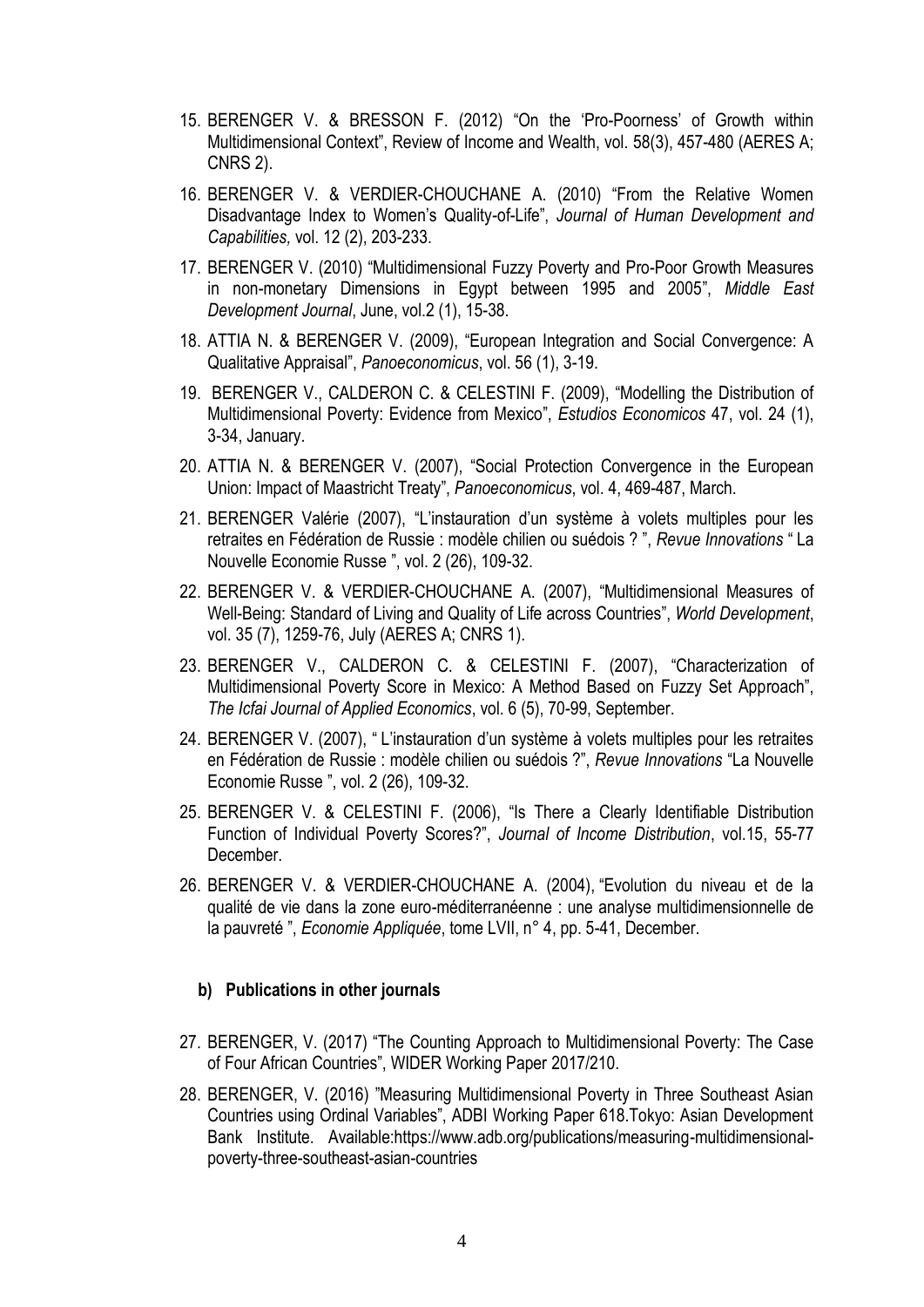- 29. BERENGER V. & VERDIER- CHOUCHANE A. (2015) "Child Labour and Schooling in South Sudan and Sudan: Is There a Gender Preference ? ", *African Development Bank, Working Paper Series* n° 230.
- 30. BERENGER V. (2014), "Measuring Multidimensional Poverty in three South East Asian Countries", *ADB Economics Working Paper Series*, forthcoming.
- 31. BERENGER V. & VERDIER-CHOUCHANE A. (2008), "Des inégalités de genre à l'indice de qualité de vie des femmes", n° 94, *African Development Bank, Economic Research Working Paper,* n 94, Janvier.
- 32. BERENGER V. & VERDIER-CHOUCHANE A. (2006), "Are African Countries Richer than they are Developed? A Multidimensional Analysis of Well-Being", *African Development Bank*, *Economic Research Working Paper*, n° 83.

### **c) Chapter in books and conference proceedings**

- 33. V. BERENGER (2021) "Levels and Trends in Multidimensional Poverty In Algeria, Iraq and Tunisia using a counting bases approach to poverty", forthcoming in *Research Handbook on Measuring Poverty and Deprivation*. Edited by Jacques Silber, Edward Elgar.
- 34. BERENGER V. & VEREZ J-C (2016) Guest Editors of the Special Issue on Poverty and Inclusive Development in *Région et Développement*, 44. (CNRS, 4).
- 35. BERENGER V. & CATIN M. (2016), Avant-Propos de *L'économie de la Pauvreté: Les incertitudes du monde rural des pays du Sud*" de J-B.FERRARI, Coll. Emploi, Industrie et Territoire, l'Harmattan.
- 36. BERENGER V. (2016), Measuring Multidimensional Poverty in Three Southeast Asian Countries using Ordinal Variables**,** in *The Asian 'Poverty Miracle 'Impressive Accomplishments or Incomplete Achievements?* - edited by Guanghua Wan and Jacques Silber, Edward Elgar, Chapter 6, 149-214.
- 37. BERENGER V.& BRESSON F. (2013) Monetary Poverty and Social Exclusion around the Mediterranean Sea, (editors), Series: Economic Studies in Inequality, Social Exclusion and Well-Being, vol.9, Springer.
- 38. BERENGER V. & BRESSON F. (2013) "Axiomatic and Robust Multidimensional Poverty Measurements in Five Southern Mediterranean Countries", in "Monetary Poverty and Social Exclusion around the Mediterranean Sea", Bérenger and Bresson (eds), Series: Economic Studies in Inequality, Social Exclusion and Well-Being, vol.9, Springer.
- 39. BERENGER V., BRESSON F., MAKDISSI P. & Yazbeck M. (2013), ""Regional and Sectoral Distribution of Poverty in Lebanon 2004." in "*Monetary Poverty and Social Exclusion around the Mediterranean Sea*", Bérenger and Bresson (eds), Series: Economic Studies in Inequality, Social Exclusion and Well-Being, vol.9, Springer.
- 40. BERENGER V. & CALDERON C. (2011), "Estudio Multidimensional de la Pobreza Urbana en México", in *Bienestar y Desarrollo en el Siglo XXI*, Centro de investigacion en alimentacion y desarollo, July.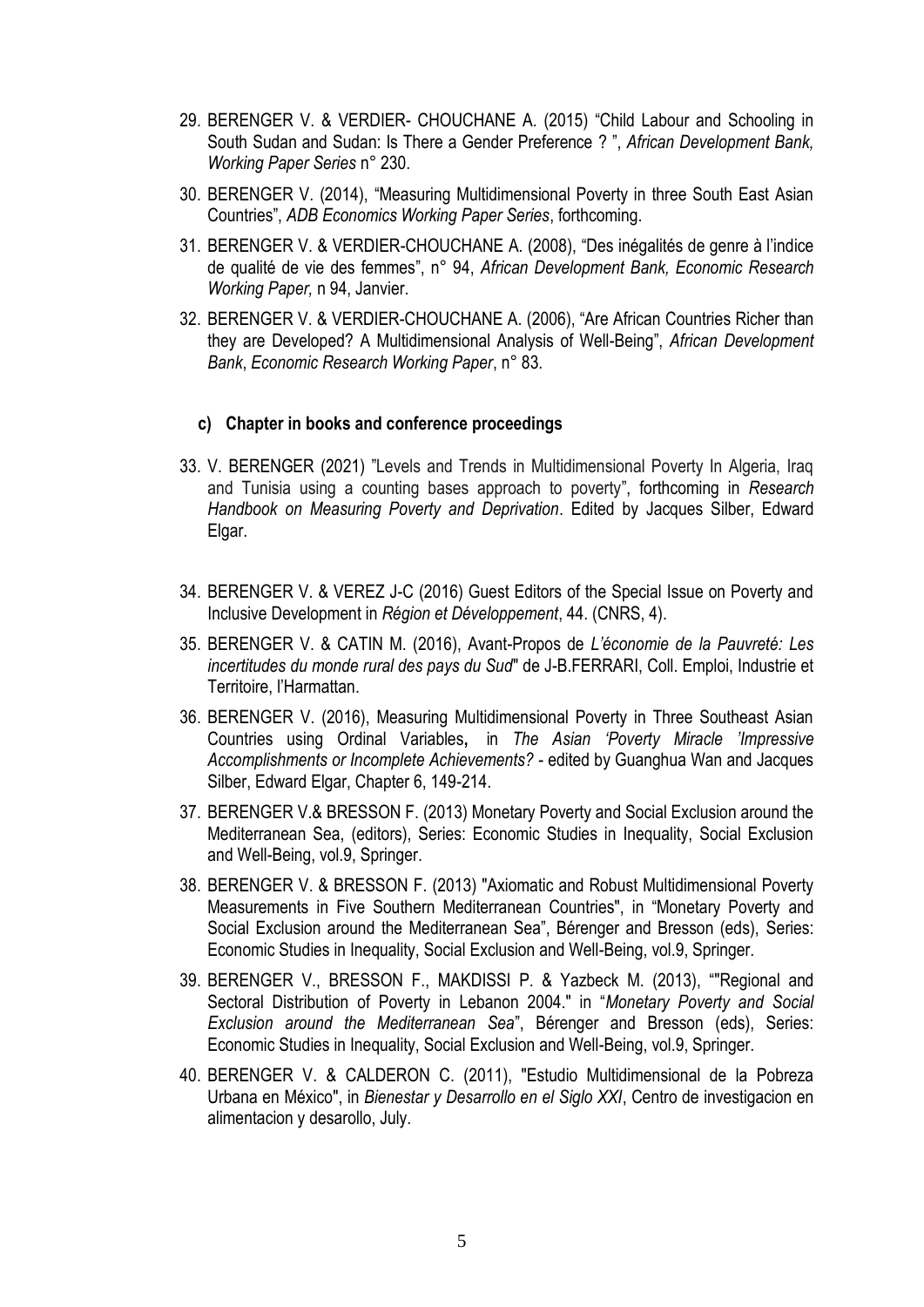- 41. BERENGER V. & CELESTINI F. (2005), "French Poverty Measures using Fuzzy Set Approaches", in *Fuzzy Set Approach to Multidimensional Poverty Measurement*, Lemmi A. and Betti G.(ed), Springer + Business Media, LLC, New-York, p. 139-153.
- 42. BERENGER V. (2002), "Retraite et Harmonisation Européenne", in *Intégration Européenne et Contraintes Macroéconomiques*, S. Ngo-Maï, D. Torre, E. Tosi (ed.), De Boeck Université.

## **d) Working papers**

- 1. BERENGER V., (2014), "Some representations of multidimensional poverty around the Mediterranean Sea: What lessons can be drawn from several poverty measurement approaches?" presented at the conference on Las economías emergentes en el marco de los acuerdos de integración regional: TLCAN y Unión para el Mediterráneo, México.
- 2. BERENGER V. (2013) "Assessing Multidimensional Poverty in Cambodia, Indonesia and Philippines, October.
- 3. BERENGER V. (2013) Measuring Multidimensional Poverty in two South Mediterranean countries using ordinal variables. September 2013.
- 4. BERENGER V. & BRESSON F. (2009), "Notes sur la notion de dominance et les mesures de pauvreté dans le cadre multidimensionnel", *Travaux de recherche du CEMAFI* 2009/01.
- 5. BERENGER V. & BRESSON F (2009), "Axiomatic and Robust Multidimensional Poverty Measurements in four South Mediterranean Countries", *Travaux de recherche du CEMAFI*, 2009/08.
- 6. BERENGER, V. (2008), "La croissance est-elle pro-pauvre en termes de niveau de vie et d'éducation en Egypte ? ", *working paper du projet FEMISE 31-06R, May 2008*.
- 7. BERENGER, V. (2008), "Evolution de la pauvreté multidimensionnelle en Egypte entre 1995 et 2005 : une approche basée sur la théorie des ensembles flous", working paper du projet FEMISE 31-06R, May 2008.
- 8. BERENGER V. & CALDERON C. (2007), "Estudio de la pobreza urbana en la Republica Mexicana: Aplicación del método multidimensional a 26 Zonas Metropolitanas", Travaux de recherche du CEMAFI, n° 2007/33.
- 9. ATTIA N. & BERENGER V. (2007), "Impact de la politique d'intégration européenne sur la convergence des dépenses sociales", Travaux de recherche du CEMAFI, n° 2007/12, May.
- 10. BERENGER V. & LLORCA M. (2007), "Political Determinants of the Fiscal Sustainability: Evidence from Six Individual Developed Countries", Travaux de recherche du CEMAFI, n° 2007/10, March.
- 11. ATTIA N. & BERENGER V. (2006), " La convergence des dépenses sociales dans l'Union Européenne. Impact du Traité de Maastricht ? ", Travaux de recherche du CEMAFI, n° 2006/06, March.
- 12. BERENGER V., CELESTINI F. & CALDERON C. (2006), "Is There An Identifiable Distribution Function For Multidimensional Poverty Scores? Evidence From Mexico", Travaux de recherche du CEMAFI, n° 2006/02, January.

## **e) Research in progress**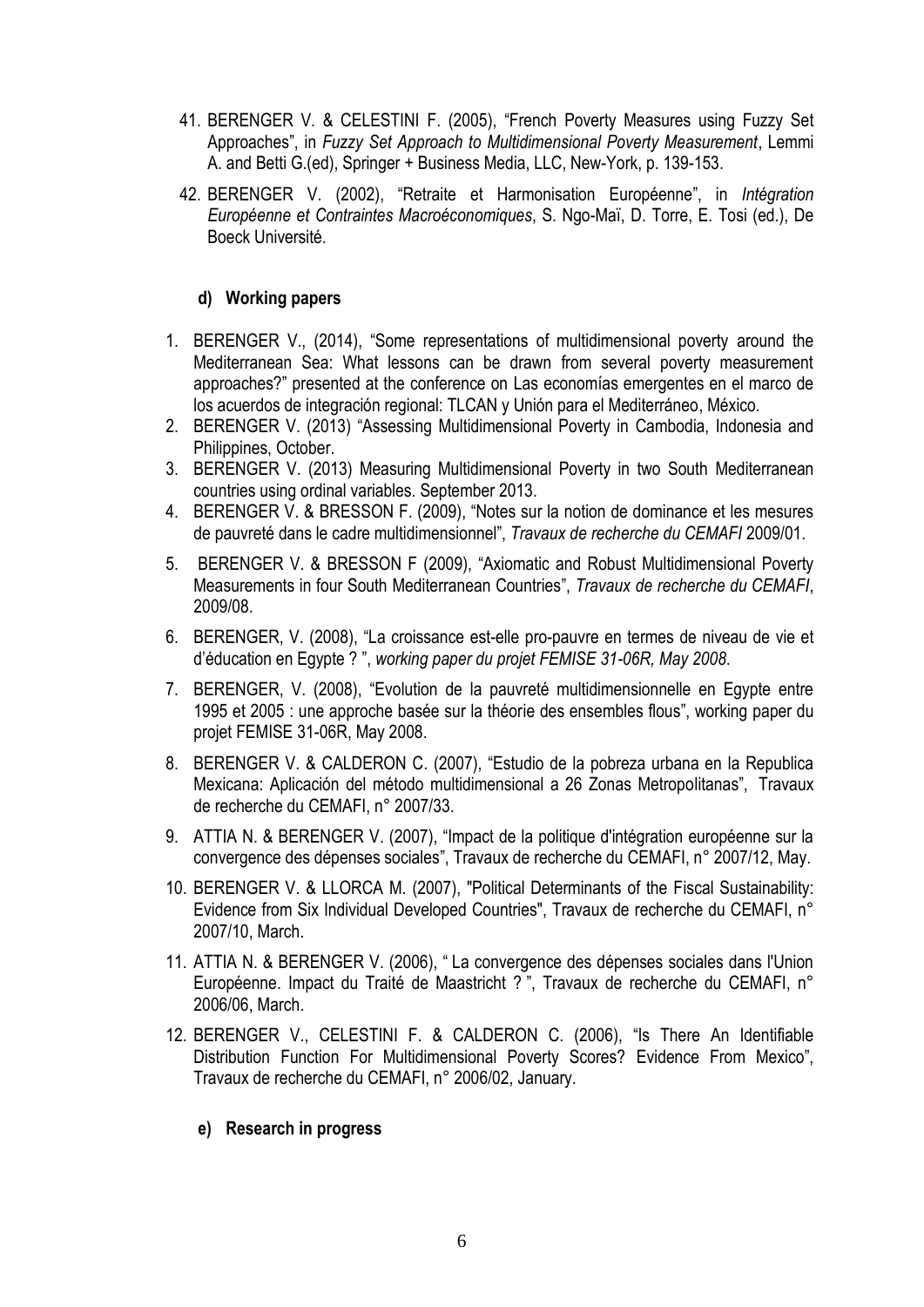1. V. BERENGER (2021) "Levels and Trends in Multidimensional Poverty In Algeria, Iraq and Tunisia using a counting bases approach to poverty", forthcoming in *Research Handbook on Measuring Poverty and Deprivation*. Edited by Jacques Silber, Edward Elgar.

## **f) Conferences**

2006. Conference: la Russie européenne, ULCO, Dunkerque, 14-16 décembre / 10<sup>th</sup> Euro-Mediterranean Meeting CEMAFI-RIME "Inequalities, poverty and economic development in the Mediterranean countries", Cairo, Egypt, 4-5 November / 1<sup>srt</sup> International scientific conference : « Le Tchad à l'ère pétrolière et son développement durable », Ndjaména, Chad, 16-18 January.

**2007.** 2 nd African Economic conference, Addis Ababa, 15-17 november / Conference on "Contemporary Challenges of Theory and Practice", Belgrad, 26-29 September / 2nd meeting of the Society for the Study of Economic Inequality (ECINEQ), Berlin, 12-14 July / 55th Congrès de l'association internationale des économistes de langue française : « Bilan et perspectives d'un demi-siècle de construction de l'Union européenne dans le cadre de la mondialisation économique contemporaine », Varsaw, 21-23 May /  $47<sup>th</sup>$  Congrès de la société canadienne de science économique (ACES), Québec, 16-17 May.

**2008.** Annual FEMISE conference, Istanbul, 14-15 December / Annual Conference of HDCA, «Equality, Inclusion and Human Development », New Delhi 10-13 September 2008 / Conference «The Development Millenium Goals» Hammamet, 19-20 June / Workshop on Income Polarization, Jerusalem, 26-28 May.

2009. 8<sup>th</sup> international MEEA conference (Middle East Economic Association), 18-20 march 2009, Nice / International Conference on « Inequalities and development in the Mediterranean countries », Galatasaray University, Istanbul, 21-23 may/16<sup>th</sup> ERF Annual Conference, Cairo, 6-9 November 2009**.**

**2010.** Invited conference to Human Development Report 2010 Consultation on Human Development Measurement, 16-17 January 2010, Morocco / 15<sup>th</sup> Annual conference on Econometric Modelling for Africa, Cairo, 7-9 July. 10th International Meeting of the Society for Social Choice and Welfare, Moscow, July 21-24 / HDCA Annual conference: "Human Rights and Human Development", Amman, 21-23 September / Annual conference FEMISE, Roma, November 23-24.

2011. 1<sup>st</sup> Mediterranean International Meeting, Hammamet, September.

**2012.** 6 th Journées Scientifiques de l'Université du Sud Toulon-Var, Toulon, 18 Avril.

2013. 4<sup>th</sup> Conference of the GDRI-DREEM of Economic Policies and Institutional in Mediterranean Countries, GDRI-DREEM Florence, Italy, 12- 13 September. / Workshop on Untold Side of the Asian Poverty Reduction Story 19-20 November 2013, Chongqing, People's Republic of China.

**2014.** Conference on "Las economías emergentes en el marco de los acuerdos de integración regional: TLCAN y Unión para el Mediterráneo", Mexico, 27-28 November/ Asian Development Bank: *Workshop on Untold Side of the Asian Poverty Reduction Story*, Manilla, Philippines, 10-11 March / 34<sup>th</sup> annual MEEA meeting in conjunction with the Allied Social Science Association (ASSA), in Philadelphia January, 2014.

2015. 7<sup>th</sup> Doctoriades Euroméditerranéennes, University of Toulon, 15-16 October / 6<sup>th</sup> ECINEQ Meeting, Université du Luxembourg, 13-15 July.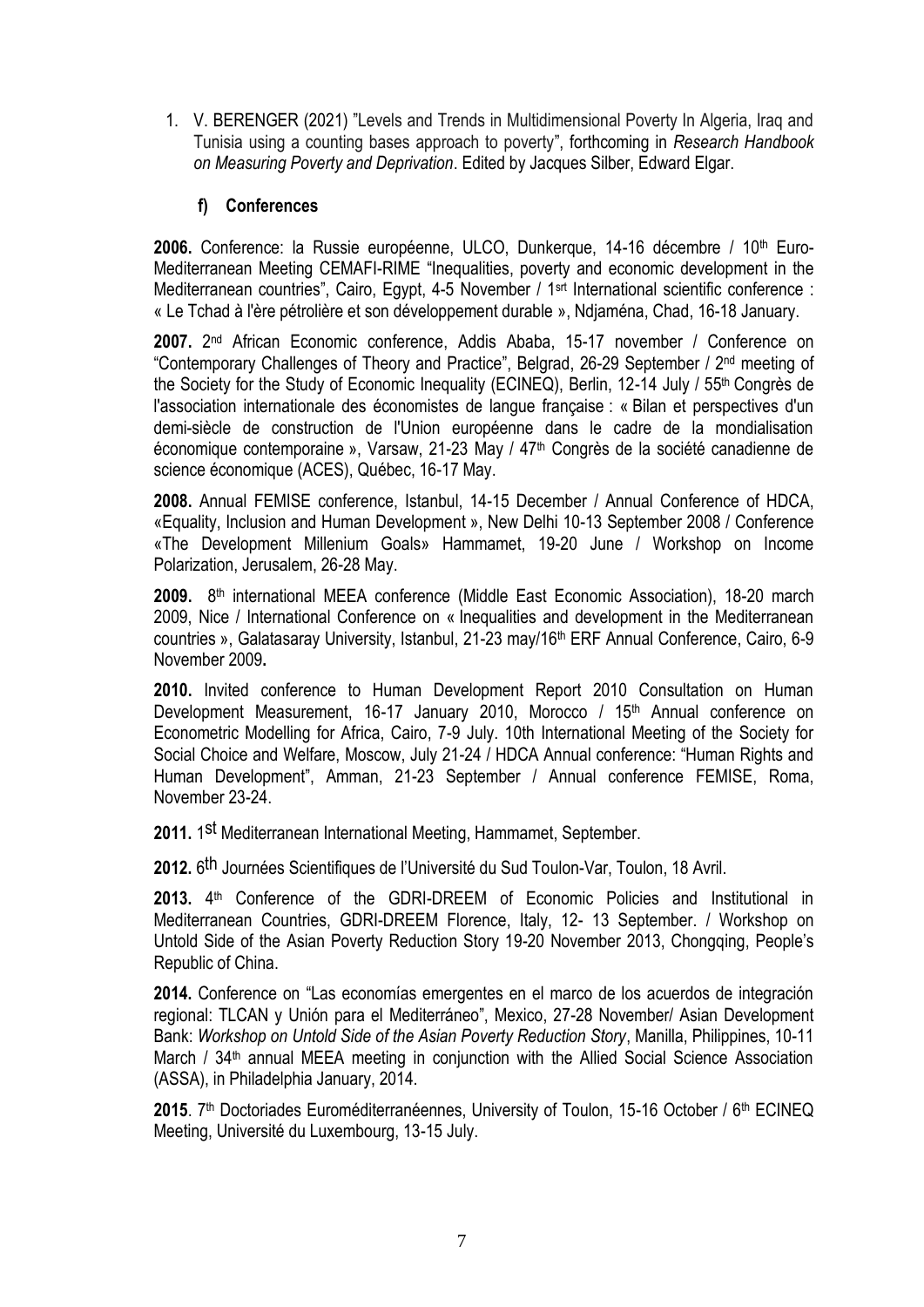**2016.** Annual Conference Human Development and Capability Association, « Capability and Diversity in a Global Society », Tokyo, 1-3 September 2016/ *Workshop LIA*, International University of Rabat, Rabat, November 2016.

**2017.** Annual Conference Femise, Casablanca, Morocco, 29-30 April/ 33èmes Journées du Développement ATM, Bruxelles, 22-24 May/ 66th Annual Congress of the French Economic Association, Nice, 19-21 June / 4ème Conférence Internationale en Economie du Développement DIAL, Paris, 29-30 June/ Conference LIA-UIR"L'impact des politiques publiques sociales et son évaluation», Rabat, 9-10 November/ Conference «Poverty and Inequality in Mozambique: What is at stake? »*,* Maputo, 27-28 November 2017.

**2018.** Workshop ATM, Dschang, Cameroon, 29-30 January/ 34èmes Journées du Développement ATM, Grenoble, 30 May- 1June/ Invited Conference at CREA, Luxembourg, 18 June.

**2019.** Workshop ATM, Abidjan, Ivory Coast, 21-22 March/ 8 th ECINEQ Meeting, PSE, Paris, 3-5 July / ERF Workshop "*Non-Monetary Dimensions of Inequality & Poverty among the Youth in the ERF Region*", Cairo, Egypt, 7<sup>th</sup> July.

## **g) Responsibility in Research Projects**

- Head of the research project "Social Exclusion and Inclusive Growth in South EU countries and Mediterranean countries", financed by the University of Nice-Sophia Antipolis de Nice - Sophia Antipolis, 2011.
- Head of the research project "Multidimensional Inequalities in South Mediterranean countries", involving physicists and economist researchers from Israel grant from the University of Nice-Sophia Antipolis, 2010.
- Head of the research project "Growth and Multidimensional Poverty in the South" (PROPOORSUDS) financed by the French National Agency for Scientific Research (Agence Nationale de la Recherche, ANR) as part as the program called "The South, today" (2007-2009)
- Scientific supervisor of Femise 4 (2007-2008) "Analyse de l'impact de la croissance sur la pauvreté et identification des stratégies de croissance bénéfique aux pauvres ("pro-poor growth strategies"). Etude des cas pour six pays partenaires méditerranéens : Egypte, Israël, Liban, Maroc, Tunisie et Turquie ", Research Project financed by the program Femise of the European Union.
- Head of a pluridisciplinary research program (with physicists) on "Modelling inequality and Multidimensional Poverty", grant from the University of Nice-Sophia Antipolis 2005.
- Head of the research program on "Impact of the Maastricht treaty on Social Protection Systems in the European Monetary Union", grant from the University of Nice-Sophia **Antipolis**

## **h) Participation in Research projects**

- **2017-2018.** FEMISE No. FEM43-18, 2017-2018 « Early childhood development and inequality in the Maghreb (Algeria, Morocco and Tunisia) » with A. Touhami and M. Lassassi.
- **2015-2018**. Responsible with JC VEREZ of the interdisciplinary research project on "Social Inequalities in Health" within the framework of the LIA-CNRS "Inégalités, Développement et Equilibres politiques".
- **2017.** "Inclusive growth in Mozambique scaling-up research and capacity" with UNU-Wider, Helsinki.
- **2011-2014**. University of Novi Sad: « European Welfare State and poverty : Intra and Interregional analysis, Faculty of Economics Subotica, University of Novi Sad, finance par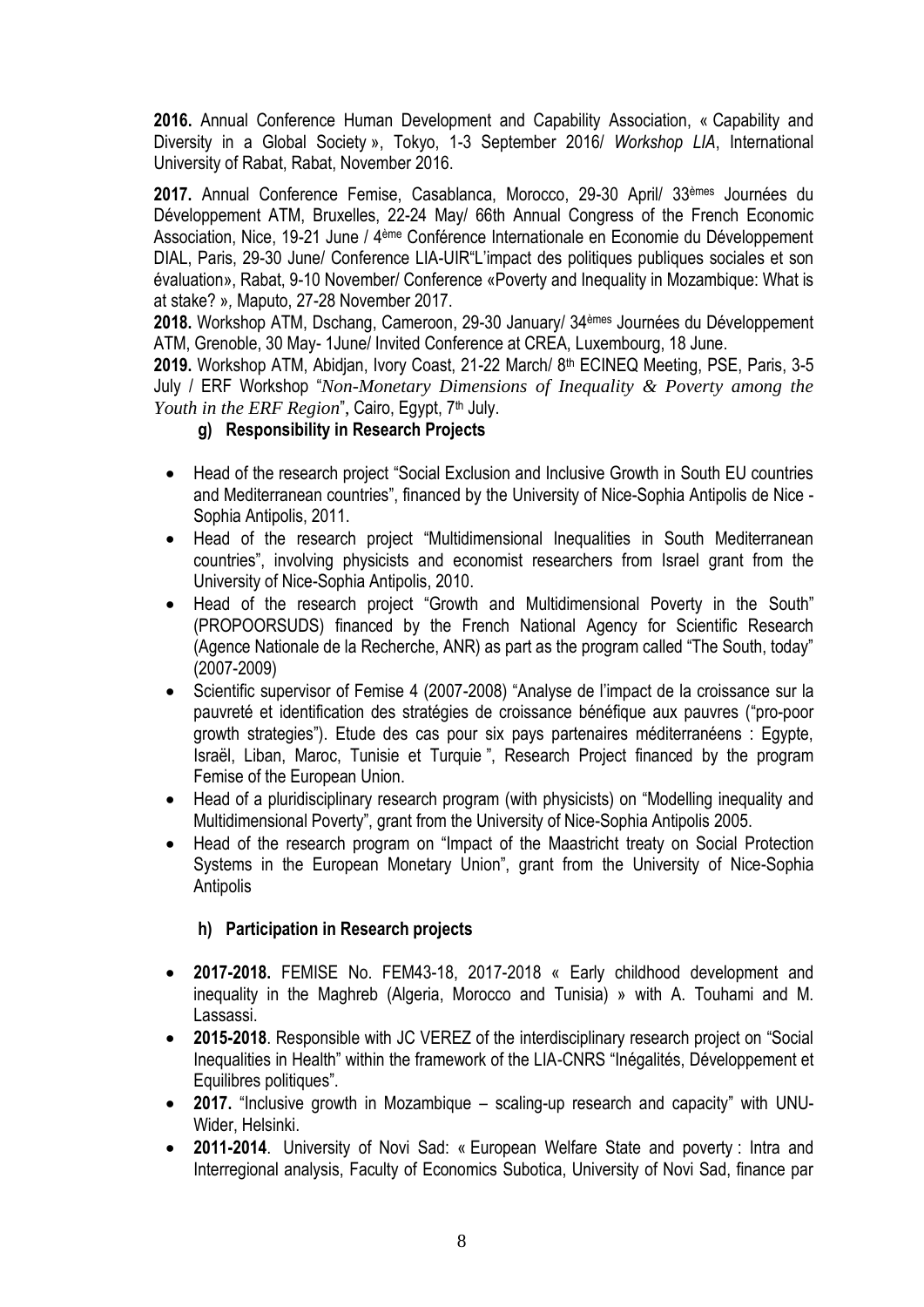Provincial Secretariat for Science and Technological Development of the Government of Autonomous Province of Vojvodina, Republic of Serbia.

- **2004-2005.** Femise 3 : « Analyse des investissements publics de croissance et les difficultés de leur financement. Etude de cas de six pays partenaires méditerranéens : Egypte, Israël, Liban, Maroc, Tunisie, Turquie.
- **2003**-**2004.** Femise 2 : « Dépenses publiques, croissance et soutenabilité des déficits et de la dette extérieure: Etude de cas pour 6 pays riverains de la Méditerranée : Egypte, Israël, Liban, Maroc, Tunisie, Turquie.
- **2002**. Programme d'action intégrée « Arc-en-ciel » avec Israël sur le thème : « La mesure de la Pauvreté : Approches Multidimensionnelles ».
- **1999-2000**. Femise 1 « Le rôle des marchés financier et monétaire dans le cadre de la zone euro : analyse comparative du Maroc, Tunisie, Turquie et Israël.
- **2000-2004**. Programme de coopération « Ecos-Nord »: « Les effets des politiques de libéralisation des échanges sur les IDE et les nouvelles formes de coopération industrielle. Etude comparée des accords de libre -échange Mexique / Alena et des accords d'association Tunisie / Maroc et Union Européenne ».
- **1997-1999**. Programme d'action intégrée CMIFM avec le Maroc « Impact économique et accord de libre échange et d'association entre l'Union Européenne et les pays méditerranéens : le cas du Maroc ».

# **i) Other research activities**

- Organization with JC Verez of the 10<sup>th</sup> Journées Scientifiques of the University of Toulon on "Poverty and Inclusive Development: New Approaches and New Challenges", 26-27 April 2016, University of Toulon, Campus PI, Toulon.
- Organization within the framework of the ANR project « Propoorsuds » of the Workshop on "Multidimensional Poverty and Pro-Poor Growth in MENA countries", 11-12 June 2009, Nice.
- Organization of sessions on poverty and inequalities in MENA countries for the  $8<sup>th</sup>$ International conference of the MEEA (Middle East Economic Association), 18-20 mars 2009, Nice and for the International Conference of GDRI-DREEM on "Inequalities and development in the Mediterranean countries" Galatasaray University, Istanbul, 21-23 may, 2009.
- External evaluator of IRISS calls for research projects (calls 19, 22 and n°24) for grants for IRISS research visits (Integrated Research Infrastructure in social science at CEPS/INSTEAD CEPS/INSTEAD [\(www.ceps.lu/iriss\)](http://www.ceps.lu/iriss).
- Reviewer for journals including: Actualité Economique, Economics Bulletin, Empirical Economics, Journal of Human Development, Journal of Socio-Economics, Middle East Development Journal, Panoeconomicus, Région et Développement,Review of Income and Wealth, World Development.
- Member of national and international scientific networks: Association Canadienne des Sciences Economiques, Association d'Economie Sociale, Human Development Capability Association, Society for the Study of Economic Inequality, RIME (Réseau Interuniversitaire Méditerranée Europe) and GDRI-DREEM (Développement des Recherches Economiques Euro- Méditerranéennes) du CNRS.

# **j) Scientific reports and expertise**

 **2019.** Le développement de la petite enfance et l'inégalité des chances dans les pays du Sud et de l'Est de la Méditerranée: Algérie, Maroc, Tunisie, Bosnie, Serbie et Ukraine with